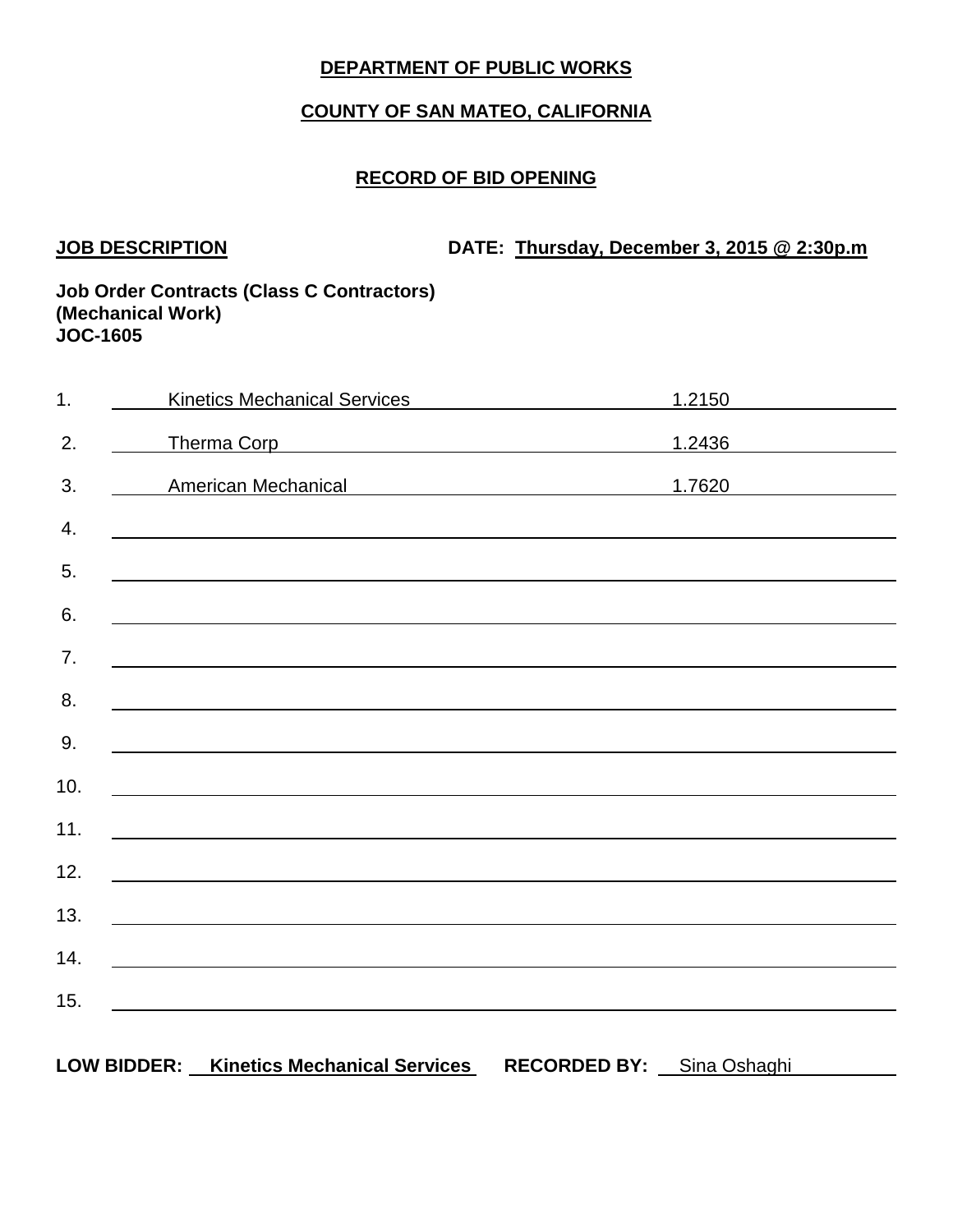# **COUNTY OF SAN MATEO, CALIFORNIA**

# **RECORD OF BID OPENING**

**JOB DESCRIPTION DATE: Thursday, December 3, 2015 @ 2:30p.m**

## **Job Order Contracts (Class C Contractors) (Mechanical Work) JOC-1606**

| $\overline{1}$ . | Kinetics Mechanical Services <b>Manual Accord Services</b>                                                           |                     | 1.2150 JOC 1605                                          |
|------------------|----------------------------------------------------------------------------------------------------------------------|---------------------|----------------------------------------------------------|
| 2.               | Therma Corp <b>Example 2018</b> Therma Corp                                                                          |                     | 1.2436<br><u> 1980 - Jan Barbara Barat, prima popula</u> |
| 3.               | American Mechanical Manual American Mechanical                                                                       |                     | 1.7620 200                                               |
| 4.               |                                                                                                                      |                     |                                                          |
| 5.               |                                                                                                                      |                     |                                                          |
| 6.               |                                                                                                                      |                     |                                                          |
| 7.               |                                                                                                                      |                     |                                                          |
|                  | <u> 1989 - Johann Stein, mars et al. (b. 1989)</u>                                                                   |                     |                                                          |
| 8.               |                                                                                                                      |                     |                                                          |
| 9.               |                                                                                                                      |                     |                                                          |
| 10.              | <u> 1989 - Johann John Stein, marwolaeth a brenin a brenin a brenin a brenin a brenin a brenin a brenin a brenin</u> |                     |                                                          |
| 11.              |                                                                                                                      |                     |                                                          |
| 12.              |                                                                                                                      |                     |                                                          |
| 13.              | <u> 1980 - Johann Barbara, martxa eta batarra (h. 1980).</u>                                                         |                     |                                                          |
| 14.              | <u> 1980 - Johann Barbara, martxa alemaniar argametria (h. 1980).</u>                                                |                     |                                                          |
| 15.              |                                                                                                                      |                     |                                                          |
|                  |                                                                                                                      |                     |                                                          |
|                  | <b>LOW BIDDER:</b><br><b>Therma Corp</b>                                                                             | <b>RECORDED BY:</b> | Sina Oshaghi                                             |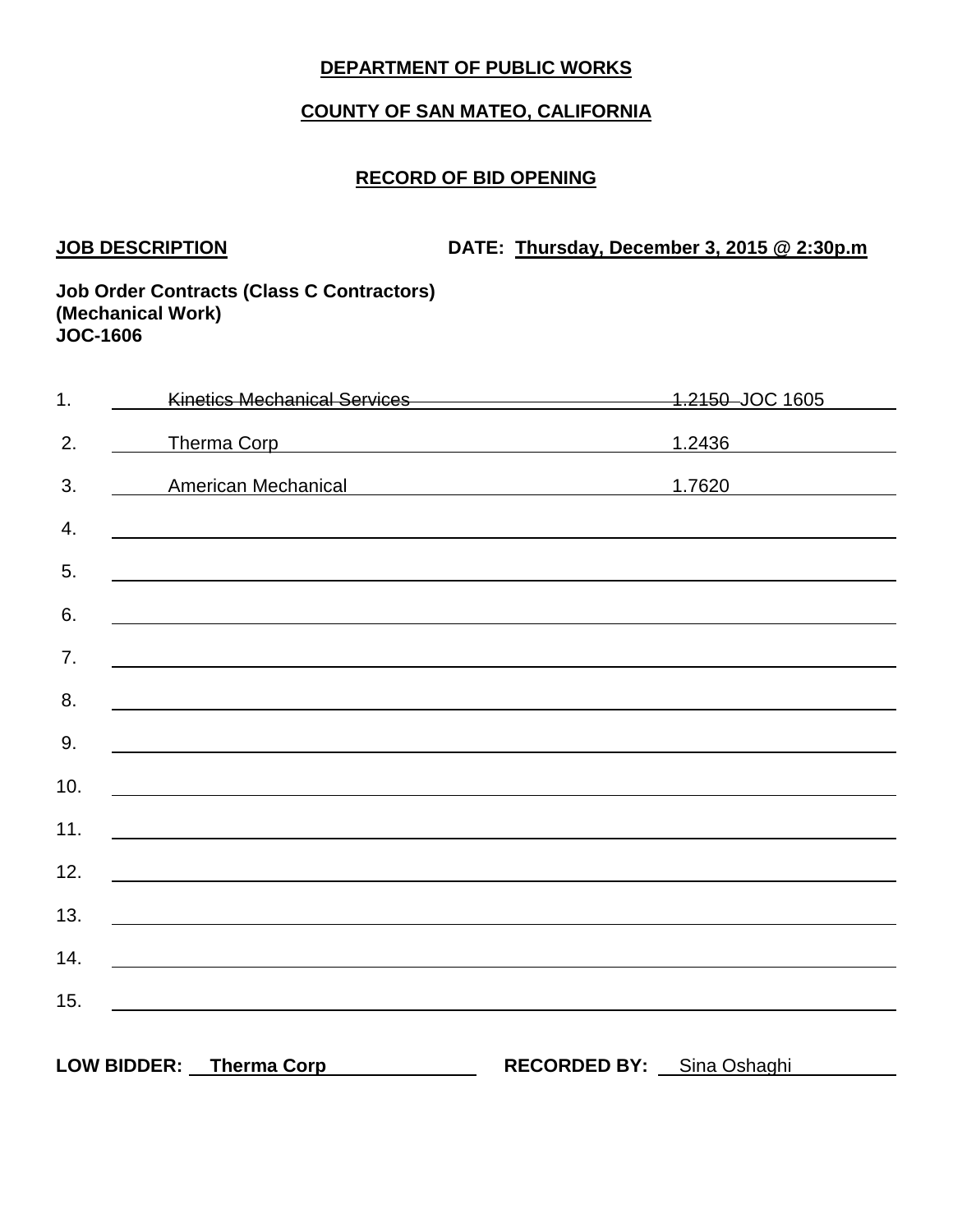# **COUNTY OF SAN MATEO, CALIFORNIA**

# **RECORD OF BID OPENING**

**JOB DESCRIPTION DATE: Thursday, December 3, 2015 @ 2:30p.m**

## **Job Order Contracts (Class C Contractors) (Mechanical Work) JOC-1607**

| 1.  | Kinetics Mechanical Services 4.2150 JOC 1605                                                                                                                                                                                  |                     |              |
|-----|-------------------------------------------------------------------------------------------------------------------------------------------------------------------------------------------------------------------------------|---------------------|--------------|
| 2.  | Therma Corp 1.2436 JOC 1606                                                                                                                                                                                                   |                     |              |
| 3.  | American Mechanical American Mechanical                                                                                                                                                                                       |                     | 1.7620       |
| 4.  | ,我们也不会有什么。""我们的人,我们也不会有什么?""我们的人,我们也不会有什么?""我们的人,我们也不会有什么?""我们的人,我们也不会有什么?""我们的人                                                                                                                                              |                     |              |
| 5.  | ,我们也不会有什么。""我们的人,我们也不会有什么?""我们的人,我们也不会有什么?""我们的人,我们也不会有什么?""我们的人,我们也不会有什么?""我们的人                                                                                                                                              |                     |              |
| 6.  |                                                                                                                                                                                                                               |                     |              |
| 7.  |                                                                                                                                                                                                                               |                     |              |
| 8.  | and the control of the control of the control of the control of the control of the control of the control of the                                                                                                              |                     |              |
| 9.  |                                                                                                                                                                                                                               |                     |              |
| 10. | <u> 1989 - Johann John Stein, markin sanadi a shekara 1989 - An tsa mashrida</u>                                                                                                                                              |                     |              |
| 11. |                                                                                                                                                                                                                               |                     |              |
| 12. | the control of the control of the control of the control of the control of the control of the control of the control of the control of the control of the control of the control of the control of the control of the control |                     |              |
| 13. |                                                                                                                                                                                                                               |                     |              |
| 14. | <u> 1989 - Johann Barn, mars ann an t-Amhainn an t-Amhainn an t-Amhainn an t-Amhainn an t-Amhainn an t-Amhainn a</u>                                                                                                          |                     |              |
|     |                                                                                                                                                                                                                               |                     |              |
| 15. | <u> 1989 - Andrea Andrew Maria (h. 1989).</u>                                                                                                                                                                                 |                     |              |
|     | LOW BIDDER: American Mechanical                                                                                                                                                                                               | <b>RECORDED BY:</b> | Sina Oshaghi |